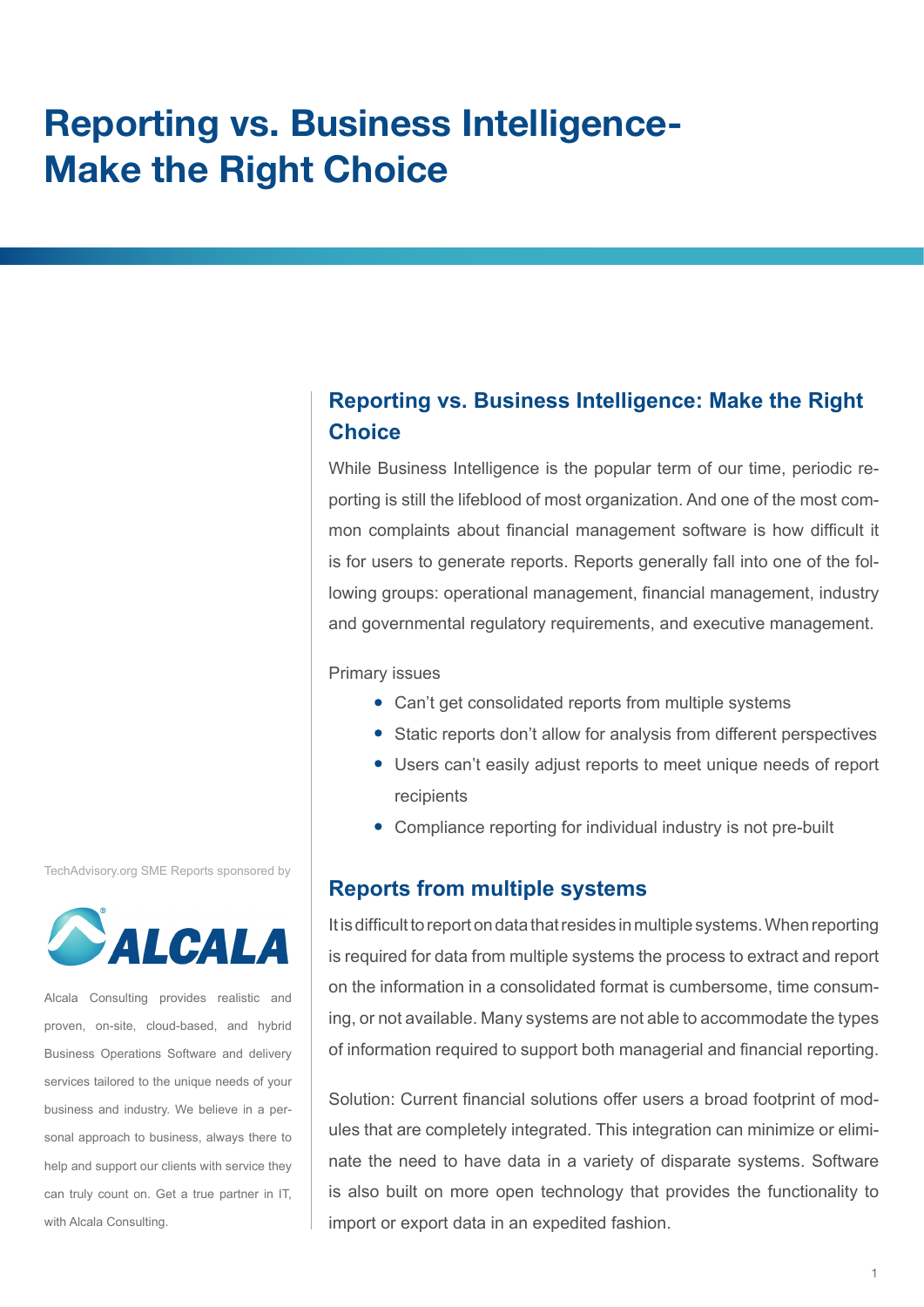This enables users to compile data from a variety of systems and generate more complete and relevant reporting from that data. Software vendors provide the flexibility to use third-party report writing tools to create reports. The reporting tools offer functionality to support the import of data from multiple systems in a simplified and expedited process. This data can then be consolidated and presented in a format customized for the targeted audience.

### **Static reports don't provide tools for analysis**

Software provides users with a limited ability to perform what-if analyses on data. The staff in today's financial or accounting department is often expected to provide an analysis of the financial impact for a prospective change within the organization. Historically, financial systems have not been flexible enough to provide this type of reporting or analysis without extracting and rekeying data into a desktop productivity tool. Subsequently, if the change is enacted, the user must then make the necessary configuration changes to the financial software to implement the change. The steps required to enact the change can be time-consuming and subject to human error.

Solution: Some financial management software offers the ability to perform what-if analyses on current and historical financial data. If the prospective change is adopted by management, the subsequent implementation of that change requires just a simple configuration of the software or acceptance of the scenario being analyzed. In addition, many systems offer the functionality to apply an effective date to the change to preserve the ability to report on historical data under the previous scenario.

## **Adjusting reports requires the IT department**

The available report writing tool is difficult to use and requires support from the Information Technology (IT) department. The IT department becomes backlogged with requests for report development which forces the users to wait in a queue for their request to be completed. In some cases, the need for the report is eliminated or even forgotten by the time the report can be created by the IT department.